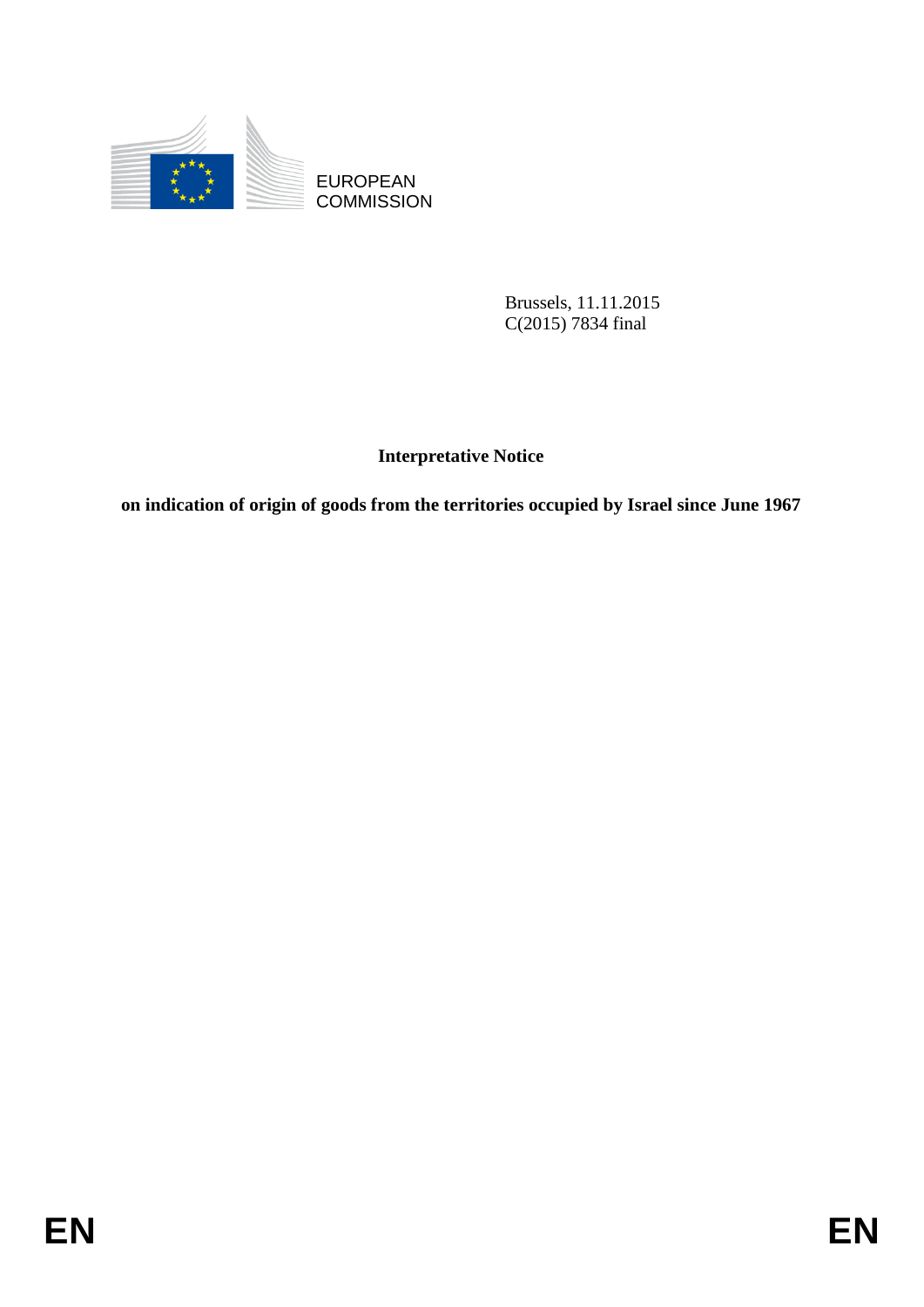## **Interpretative Notice on indication of origin of goods from the territories occupied by Israel since June 1967**

(1) The European Union, in line with international law, does not recognise Israel's sovereignty over the territories occupied by Israel since June 1967, namely the Golan Heights, the Gaza Strip and the West Bank, including East Jerusalem, and does not consider them to be part of Israel's territory<sup>1</sup>, irrespective of their legal status under domestic Israeli law<sup>2</sup>. The Union has made it clear that it will not recognise any changes to pre-1967 borders, other than those agreed by the parties to the Middle East Peace Process (MEPP)<sup>3</sup>.

(2) The application of existing Union legislation on indication of origin of products to products originating in Israeli-occupied territories has been the subject of notices or guidance adopted by the relevant authorities of several Member States. There is indeed a demand for clarity from consumers, economic operators and national authorities about existing Union legislation on origin information of products from Israeli-occupied territories<sup>4</sup>. The aim is also to ensure the respect of Union positions and commitments in conformity with international law on the non-recognition by the Union of Israel's sovereignty over the territories occupied by Israel since June 1967. This notice also aims at maintaining open and smooth trade, is not hindering trade flows and should not be construed to do so.

(3) This Notice does not create any new legislative rules. While this Notice reflects the Commission's understanding of the relevant Union legislation, enforcement of the relevant rules remains the primary responsibility of Member States. According to the case-law, while the choice of penalties remains within their discretion, Member States must ensure that penalties for infringements of provisions of Union law are effective, proportionate and dissuasive.<sup>5</sup> The Commission ensures, as guardian of the Treaties, compliance with these obligations of Member States if need be by way of infringement proceedings. This Notice is without prejudice to other requirements established by Union legislation, and to the interpretation which the Court of Justice may provide.

(4) Several pieces of Union legislation currently provide for mandatory indication of origin of the product in question. The requirement often relates to the designation of the "country of origin"<sup>6</sup>, but

**.** 

<sup>1</sup> See Case C-386/08 *Brita* [2010] ECR I-1289, paragraphs 47 and 53.

 $2$  Under Israeli law, East Jerusalem and the Golan Heights are annexed to the State of Israel, whereas the West Bank is referred to as 'the territories'.

<sup>&</sup>lt;sup>3</sup> See *inter alia* the Foreign Affairs Council conclusions on the MEPP adopted in 14 May 2012, 10 December 2012, and 17 November 2014.

 $<sup>4</sup>$  The interpretation in this Notice as to what constitutes origin information in conformity to the Union</sup> legislation will apply to any future provision having content similar to the provisions currently in force and covered by this Notice.

<sup>5</sup> See, inter alia, Case 68/88 *Commission* v *Greece* [1989] ECR 2965, paragraphs 23 and 24; Case C-326/88 *Hansen* [1990] ECR I-2911, paragraph 17; Joined Cases C-387/02, C-391/02 and C-403/02 *Berlusconi and Others* [2005] ECR I-3565, paragraph 65

<sup>6</sup> See, for example: **for cosmetics** Article 19(1)(a) of Regulation (EC) No 1223/2009 of the European Parliament and of the Council of 30 November 2009 on cosmetic products,(OJ L 342, 22.12.2009, p. 59) ); **for fresh fruit and vegetables**: Regulation (EU) No 1308/2013 of the European Parliament and of the Council of 17 December 2013 establishing a common organisation of the markets in agricultural products and repealing Council Regulations (EEC) 922/72, (EEC) 234/79, (EC) 1037/2001 and (EC) 1234/2007 (OJ L 347, 20.12.2013, p.671), and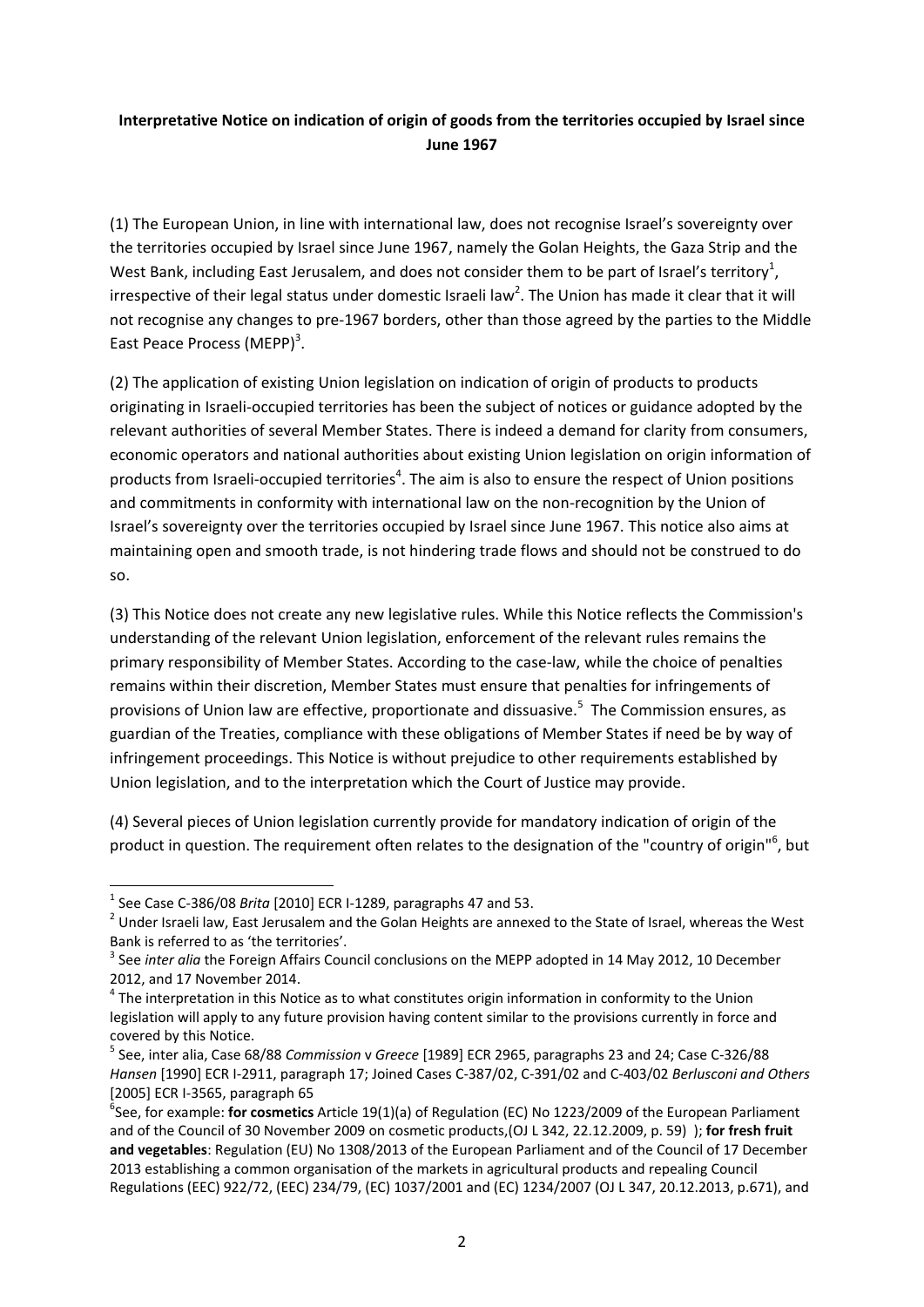sometimes other expressions, such as the "place of provenance", for foods, are also used<sup>7</sup>. Subject to any specific provision to the contrary in the relevant provisions of Union legislation, in principle determination of the country of origin of foods will be based on the Union's non-preferential rules of origin laid-down in customs legislation<sup>8</sup>.

(5) When the indication of origin of the product in question is explicitly required by the relevant provisions of Union law, it must be correct and not misleading for the consumer.

(6) When the indication of origin is not mandatory, if the origin is provided on a voluntary basis, the information must be correct and not misleading for the consumer $9$ .

(7) Since the Golan Heights and the West Bank (including East Jerusalem)<sup>10</sup> are not part of the Israeli territory according to international law, the indication 'product from Israel'<sup>11</sup> is considered to be

Article 6 and Part A 4(B) of Annex I to Commission Implementing Regulation 543/2011 of 7 June 2011 laying down detailed rules for the application of Council Regulation (EC) 1234/2007 in respect of the fruit and vegetables and processed fruit and vegetables sectors (OJ L 157, 15.6.2011, p. 1); **for fish**: Article 38 of Regulation (EU) No 1379/2013 of the European Parliament and of the Council of 11 December 2013 on the common organisation of the markets in fishery and aquaculture products, amending Council Regulations (EC) No 1184/2006 and (EC) No 1224/2009 and repealing Council Regulation (EC) No 104/2000 (OJ L 354, 28.12.2013, p. 1); **for wine**: Article 119(1)(e) of Regulation (EU) No 1308/2013, and Article 55 of Commission Regulation (EC) No 607/2009 of 14 July 2009 laying down certain detailed rules for the implementation of Council Regulation (EC) No 479/2008 as regards protected designations of origin and geographical indications, traditional terms, labelling and presentation of certain wine sector products (OJ L 193, 24.7.2009, p.60); **for honey**: Article 2(4) of Council Directive 2001/110/EC of 20 December 2001 relating to honey (OJ L 10, 12.1.2002, p.47); **for olive oil**: Article 4 of Commission Implementing Regulation (EU) No 29/2012 of 13 January 2012 on marketing standards for olive oil (OJ L 12, 14.1.2012, p. 14); **for beef and veal:** Articles 13 to 15 of Regulation No 1760/2000 of the European Parliament and of the Council of 17 July 2000 establishing a system for the identification and registration of bovine animals and regarding the labelling of beef and beef products and repealing Council Regulation (EC) No 820/97 (OJ L 204, 11.8.2000, p.1); **for pre-packaged poultrymeat from third countries:** Article 5 of Commission Regulation (EC) No 543/2008 of 16 June 2008 laying down detailed rules for the application of Council Regulation (EC) No 1234/2007 as regards the marketing standards for poultrymeat (OJ L 157, 17.6.2008, p.46); **for fresh, chilled and frozen meat of swine, sheep, goats and poultry:** Annex XI to Regulation (EU) No 1169/2011 of the European Parliament and of the Council of 25 October 2011 on the provision of food information to consumers, amending Regulations (EC) No 1924/2006 and (EC) No 1925/2006 of the European Parliament and of the Council, and repealing Commission Directive 87/250/EEC, Council Directive 90/496/EEC, Commission Directive 1999/10/EC, Directive 2000/13/EC of the European Parliament and of the Council, Commission Directives 2002/67/EC and 2008/5/EC and Commission Regulation (EC) No 608/2004 (OJ L 304, 22.11.2011, p.18), and Articles 5 to 8 of Commission Implementing Regulation (EU) No 1337/2013 of 13 December 2013 laying down rules for the application of Regulation (EU) No 1169/2011 of the European Parliament and of the Council as regards the indication of the country of origin or place of provenance for fresh, chilled and frozen meat of swine, sheep, goats and poultry (OJ L 335, 14.12.2013, p. 19).

 $^7$  Article 2(2)(g) and Article 26 of Regulation (EU) No 1169/2011.

 $^8$  Recital 33 and Article 2(3) of Regulation (EU) No 1169/2011.

**.** 

 $^9$  Article 6(1) of Directive 2005/29/EC of the European Parliament and of the Council of 11 May 2005 concerning unfair business-to-consumer commercial practices in the internal market and amending Council Directive 84/450/EEC, Directives 97/7/EC, 98/27/EC and 2002/65/EC of the European Parliament and of the Council and Regulation (EC) No 2006/2004 of the European Parliament and of the Council ('Unfair Commercial Practices Directive')(OJ L 149, 11.6.2005, p. 22), which mentions also "geographical or commercial origin" as one element which may render a practice misleading, and Articles 26(3) and 36 of Regulation (EU) No 1169/2011.

 $10$  There have been no Israeli settlements in Gaza since 2005.

 $11$  Or comparable expressions, such as 'originating in', 'product of' or 'made in', which may also be used depending on the context.